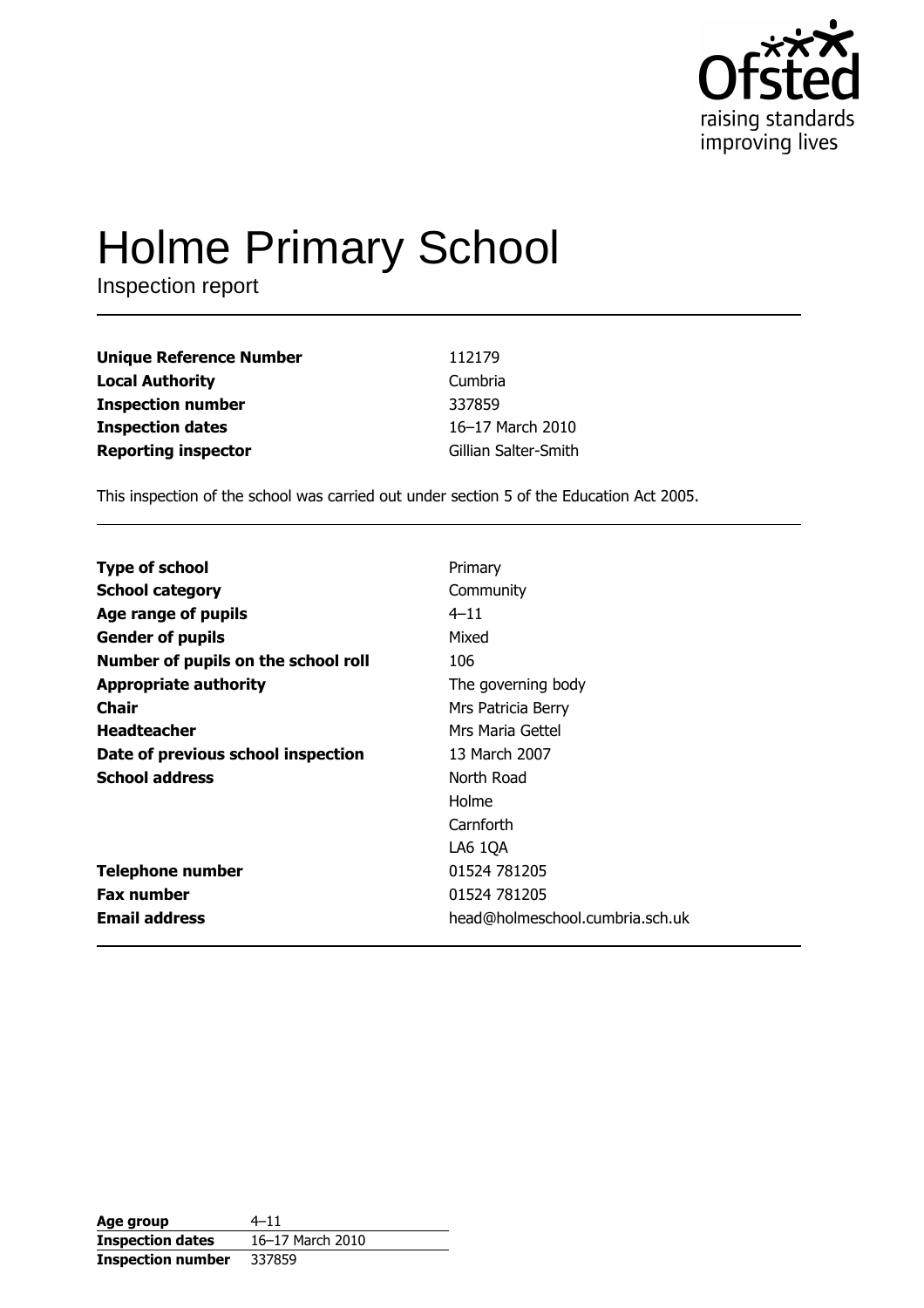The Office for Standards in Education, Children's Services and Skills (Ofsted) regulates and inspects to achieve excellence in the care of children and young people, and in education and skills for learners of all ages. It regulates and inspects childcare and children's social care, and inspects the Children and Family Court Advisory Support Service (Cafcass), schools, colleges, initial teacher training, work-based learning and skills training, adult and community learning, and education and training in prisons and other secure establishments. It rates council children's services, and inspects services for looked after children, safequarding and child protection.

Further copies of this report are obtainable from the school. Under the Education Act 2005, the school must provide a copy of this report free of charge to certain categories of people. A charge not exceeding the full cost of reproduction may be made for any other copies supplied.

If you would like a copy of this document in a different format, such as large print or Braille, please telephone 08456 404045, or email enquiries@ofsted.gov.uk.

You may copy all or parts of this document for non-commercial educational purposes, as long as you give details of the source and date of publication and do not alter the documentation in any way.

Royal Exchange Buildings St Ann's Square Manchester M2 7LA T: 08456 404045 Textphone: 0161 618 8524 E: enquiries@ofsted.gov.uk W: www.ofsted.gov.uk © Crown copyright 2010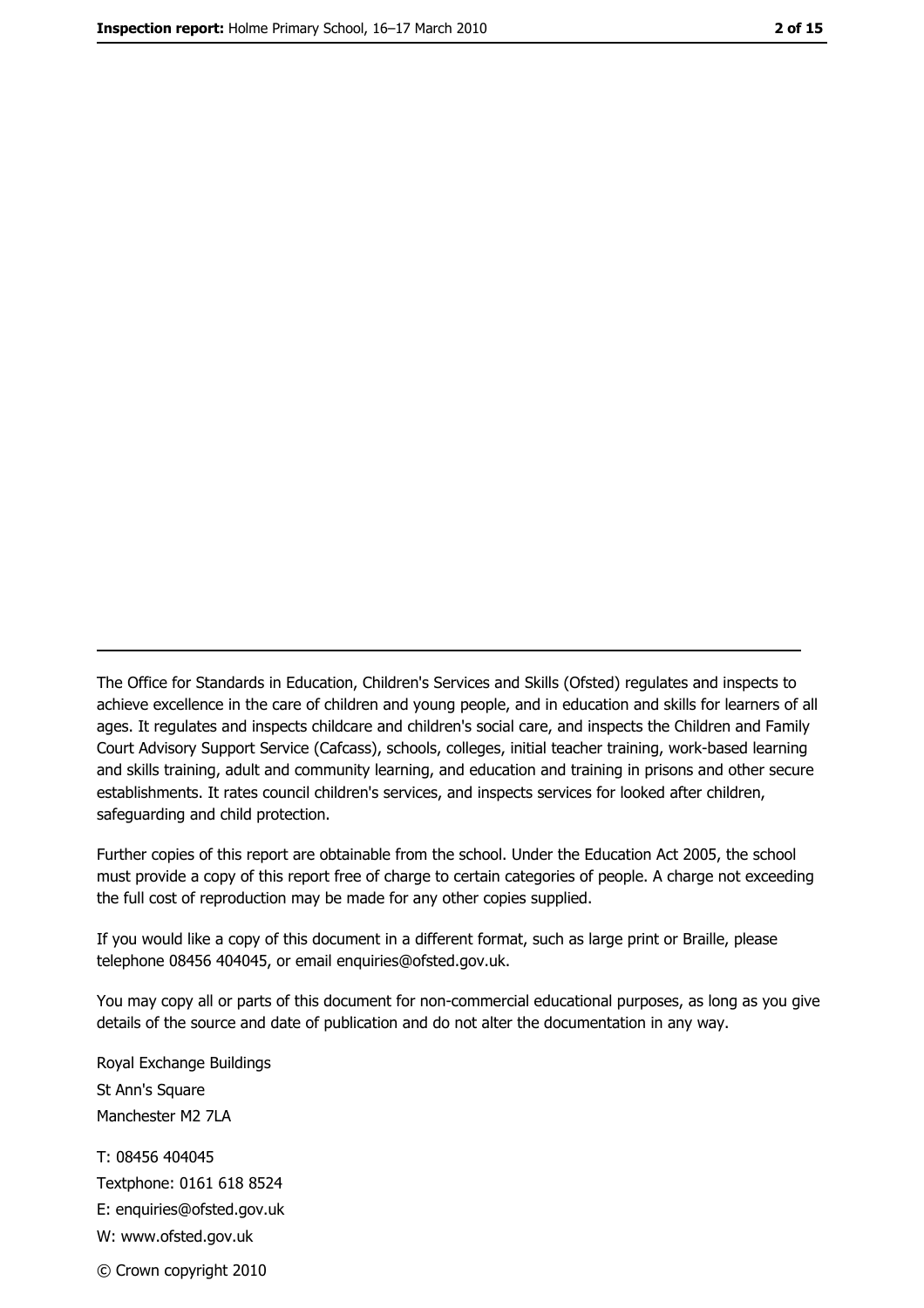# **Introduction**

This inspection was carried out by two additional inspectors. The inspectors saw six teachers during 10 classroom visits. They held meetings with governors, staff, groups of pupils and the School Improvement Partner. They observed the school's work and looked at pupils' work in their books, the self-evaluation form, the school improvement plan, assessment information of pupils' progress, the community cohesion policy and policies, and documents relating to the school's safeguarding arrangements. Questionnaires that were scrutinised included 65 from parents and carers, 61 from pupils and nine from staff.

The inspection team reviewed many aspects of the school's work. It looked in detail at the following:

- effectiveness of teaching, especially challenge for the more able pupils and teaching  $\blacksquare$ in Key Stage 1
- progress and achievement, especially of the more able pupils  $\blacksquare$
- effectiveness of assessment, tracking of pupils' progress and the setting of targets  $\blacksquare$ for individual pupils
- whether care, quidance and support are outstanding, especially for pupils with  $\blacksquare$ special educational needs and/or disabilities
- effectiveness of leaders in bringing about improvement.  $\blacksquare$

# Information about the school

Holme Primary is a small village school. The proportion of pupils eligible for free school meals is well below average. Most pupils are from White British backgrounds and a very few speak English as an additional language. The proportion of pupils with special educational needs and/or disabilities is above average and the proportion of those with a statement of special educational needs is well above average. A very small number of pupils are looked after by people other than their parents. Awards held by the school include Healthy Schools and Activemark.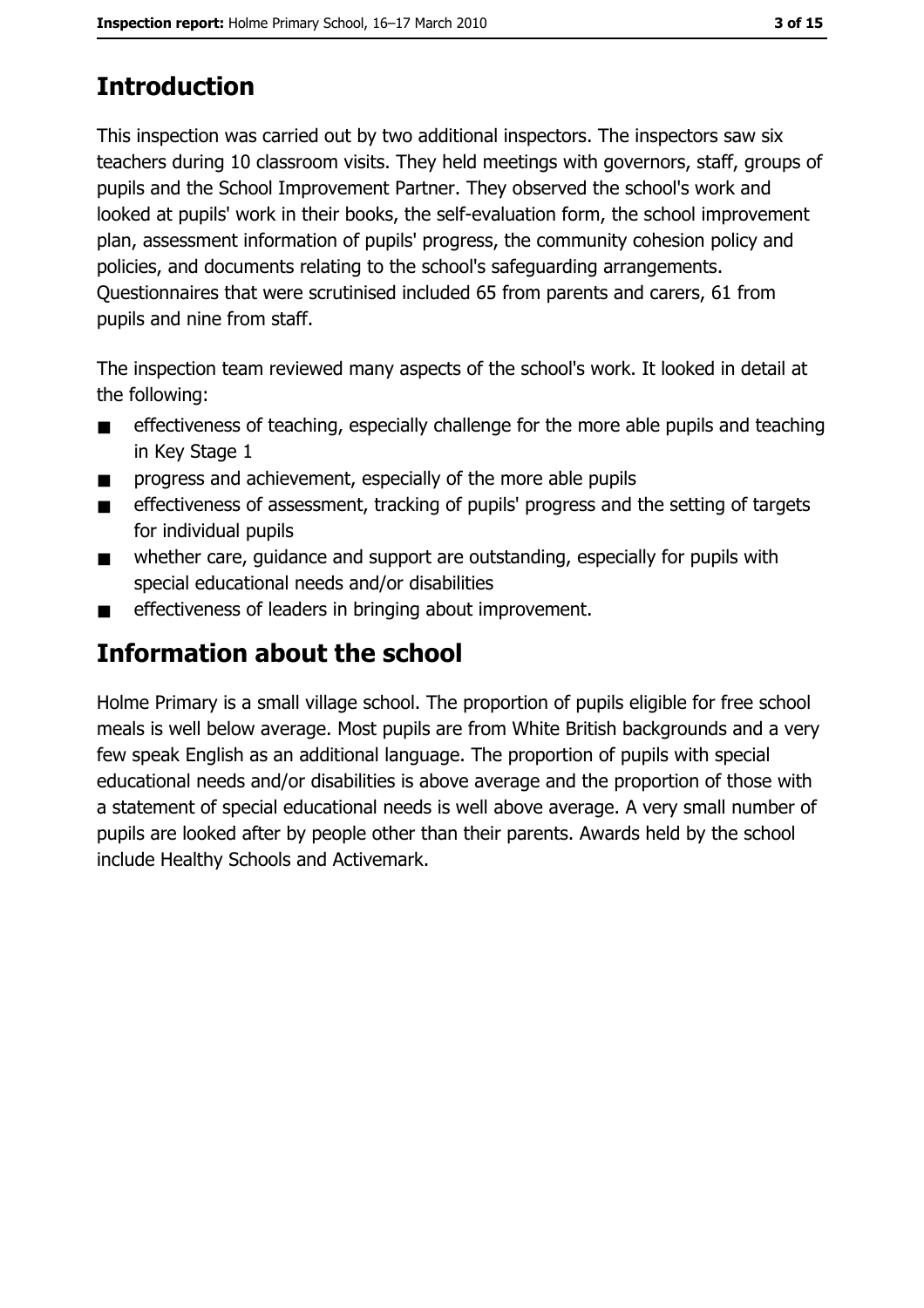## **Inspection judgements**

## Overall effectiveness: how good is the school?

#### The school's capacity for sustained improvement

#### **Main findings**

Holme Primary is a good school. It provides a very supportive environment in which most pupils enjoy learning, feel safe and happy and develop into thoughtful and responsible young people. The headteacher is well supported by staff and a strong governing body. They work well as a team with focused determination. They are succeeding in raising pupils' achievement and improving provision so that pupils are well prepared for the next stage of education and develop a good range of interests. Pupils achieve well and make good progress relative to their starting points because they are well taught and a good curriculum enables them to succeed in a broader range of activities such as music, art and sport. Pupils' attainment is broadly average overall and is rising. Attainment in reading is a real strength and has become stronger as a result of closer monitoring of pupils' progress, making reading more enjoyable and accessible for more pupils, especially boys. Attainment in writing is relatively weaker and, as a result, the school is taking effective action to improve writing. Carefully considered targets for every pupil and opportunities to write about interesting and stimulating topics are leading to rising standards in writing. Opportunities for pupils to evaluate their writing and make improvements are less well developed. The progress of pupils with special educational needs and/or disabilities, those who speak English as an additional language and pupils deemed to be more vulnerable is particularly strong. Staff go that extra mile to make sure that pupils' and their families' needs are met. The school provides these pupils with high levels of pastoral care in partnership with many local support agencies. Support for pupils' academic progress is carefully targeted towards individual needs.

Children make a good start in the Reception class. The outdoor learning environment for the Reception class, although used regularly, is limiting in its scope for the full range of activities. Some day-to-day classroom routines have not yet been consistently embedded so some time is lost encouraging children to follow these.

Since the previous inspection, leaders have tackled the areas identified for improvement rigorously and effectively, demonstrating a good capacity to improve further. Provision and progress in Key Stage 1 is now good. The improved arrangements for tracking pupils' progress are resulting in teaching that is more tightly focused on individual needs. Rigorous monitoring and evaluation by the headteacher and governors is helping to identify the right priorities for improvement. Subject leaders have not fully developed their role in driving up standards in their areas of responsibility.

## What does the school need to do to improve further?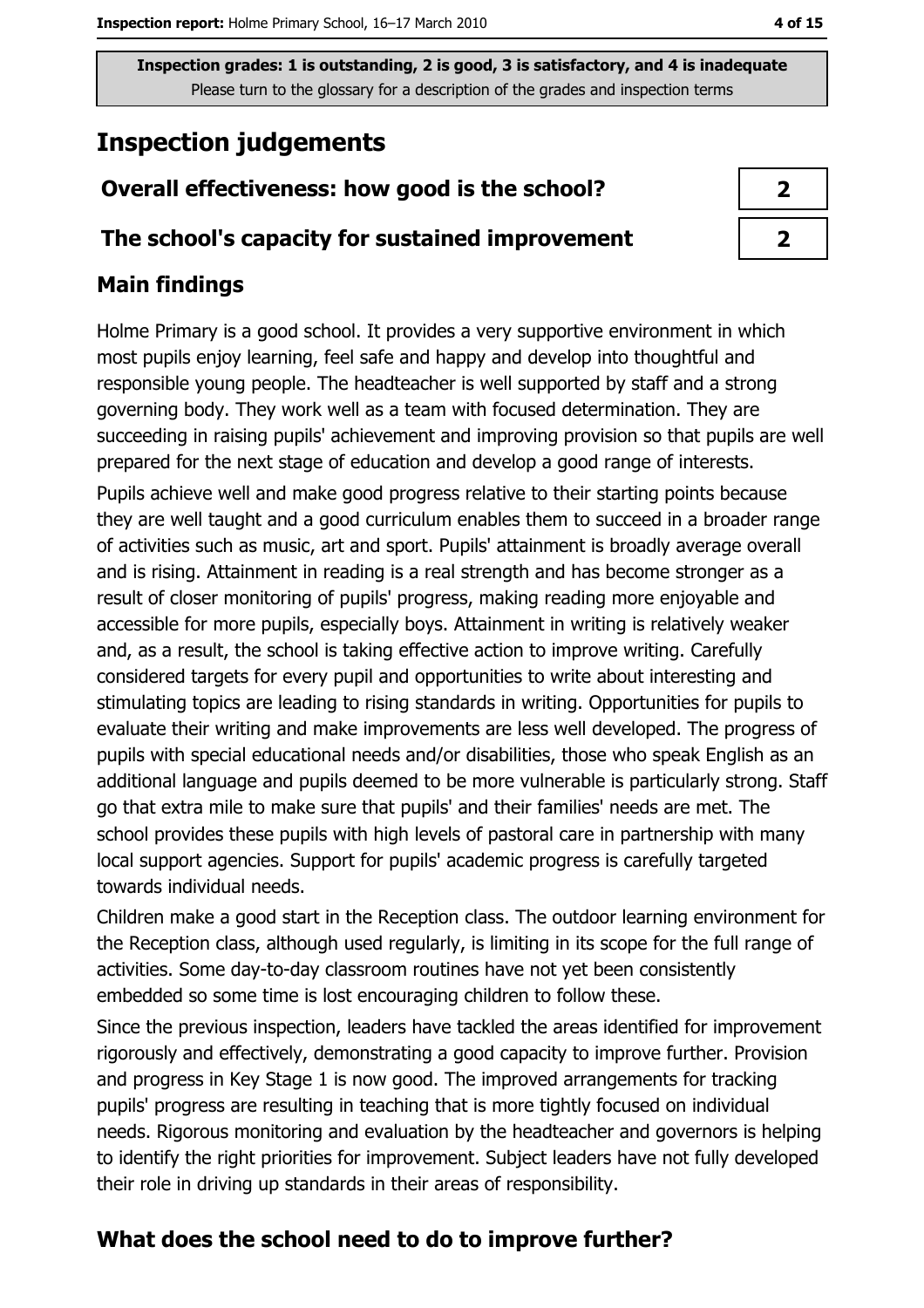- Raise pupils' attainment further, especially in writing, by:  $\blacksquare$ 
	- ensuring greater involvement of pupils in assessing their own learning
	- providing more well-structured opportunities for pupils to talk about their work to each other.
- Further develop the role of subject leaders in driving up attainment by:  $\blacksquare$ 
	- developing their monitoring and evaluation skills further
	- providing them with more opportunities to carry out their monitoring role.
- Further improve the effectiveness of Early Years Foundation Stage provision by:
	- improving the quality of the outdoor environment
	- ensuring a consistent approach to encouraging children to follow classroom routines.

#### **Outcomes for individuals and groups of pupils**

Pupils behave well and they concentrate hard in class, even in a cramped or 'cosy' classroom, as it is known by pupils. Pupils cooperate well in pairs and groups and enjoy the increasing opportunities they are given to talk to each other about their learning. They respond well to teachers' questions and most pupils are happy to give their answers and are ready to explain their points of view. Most pupils work well independently and are developing into confident learners. They are keen to succeed and find their individual targets especially helpful when they are thinking about what they should do to improve their work.

All pupils, including those with special educational needs and/or disabilities, make good progress and attainment is rising compared with recent years. The dip in attainment over the past two vears was, in part, due to a high proportion of pupils facing significant barriers to their learning. However, in 2009 most pupils met their challenging targets and almost all current Year 6 pupils are on track to achieve or exceed their targets. The school analyses pupils' progress closely and takes effective action that leads to improvement. The better use of assessment information to ensure that tasks are matched to pupils' needs, particularly those of the more able, has helped to ensure that more pupils are reaching the higher levels of attainment in mathematics and writing across the school.

Pupils' enjoyment of school and all it has to offer is reflected in consistently good levels of attendance. Pupils take their many responsibilities in school seriously. Play leaders are keen to help others and older pupils enjoy supporting the younger children in assemblies. Pupils are very keen to raise funds for a variety of charities. They enjoy meeting people in the local community through church activities, performances for older people and getting involved in the local bowling club. Pupils are well aware of what constitutes a healthy diet and many participate in extra sporting activities. Pupils are developing a good awareness of people different from themselves through the links with schools abroad. Links with schools in areas of the United Kingdom very different from Holme village are developing.

 $\overline{2}$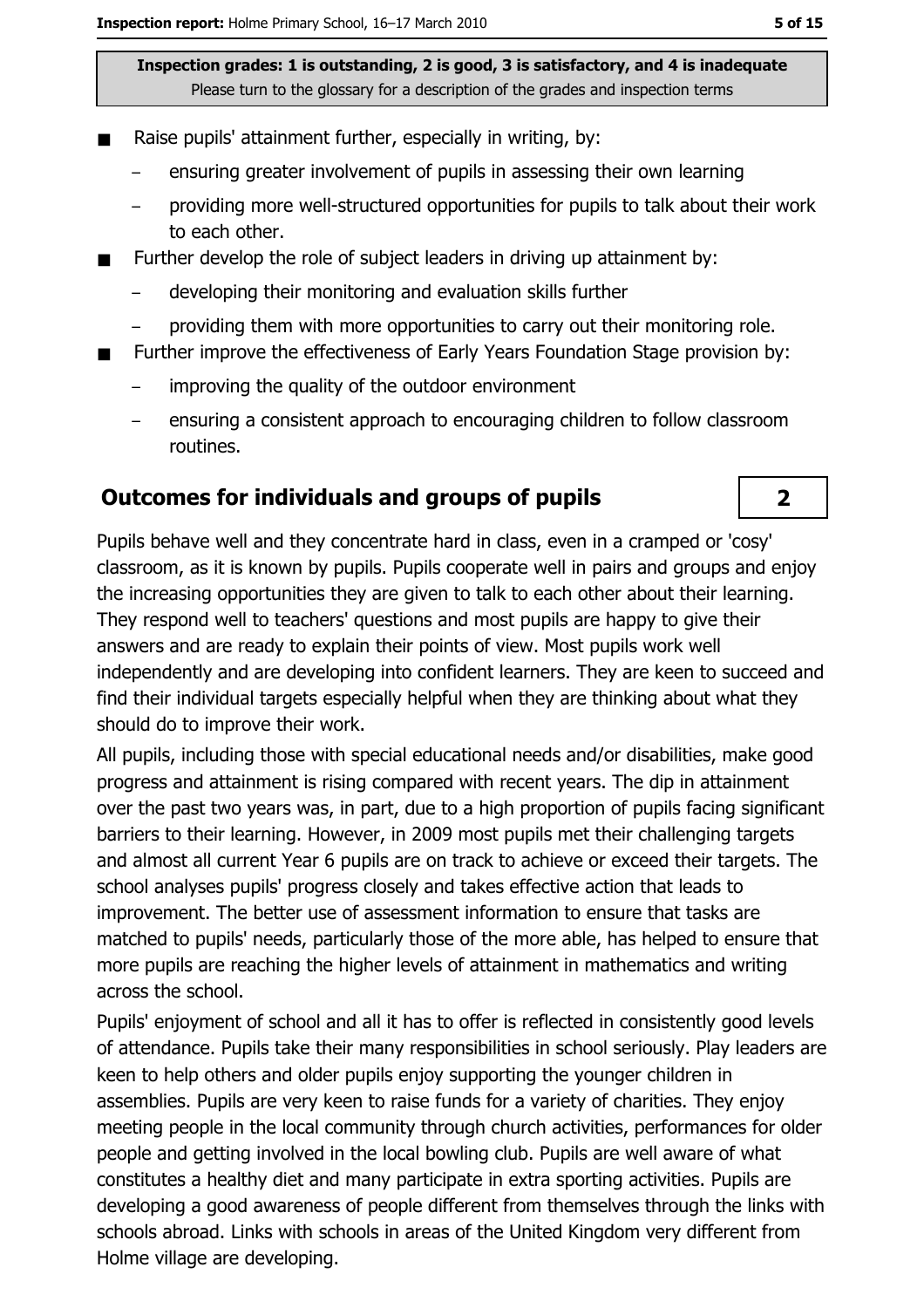These are the grades for pupils' outcomes

| Pupils' achievement and the extent to which they enjoy their learning                                                     |                         |  |
|---------------------------------------------------------------------------------------------------------------------------|-------------------------|--|
| Taking into account:<br>Pupils' attainment <sup>1</sup>                                                                   | 3                       |  |
| The quality of pupils' learning and their progress                                                                        | $\overline{2}$          |  |
| The quality of learning for pupils with special educational needs and/or<br>disabilities and their progress               |                         |  |
| The extent to which pupils feel safe                                                                                      |                         |  |
| <b>Pupils' behaviour</b>                                                                                                  |                         |  |
| The extent to which pupils adopt healthy lifestyles                                                                       | $\overline{\mathbf{2}}$ |  |
| The extent to which pupils contribute to the school and wider community                                                   |                         |  |
| The extent to which pupils develop workplace and other skills that will<br>contribute to their future economic well-being |                         |  |
| Taking into account:<br>Pupils' attendance <sup>1</sup>                                                                   |                         |  |
| The extent of pupils' spiritual, moral, social and cultural development                                                   |                         |  |

#### How effective is the provision?

Pupils respond well to teachers' high expectations of learning and conduct. Lesson activities are varied and interesting and involve pupils actively in learning most of the time. The pace of learning is good. Activities are challenging and usually well matched to different needs, including those of the more able pupils. The purpose of lessons is clear to pupils and teachers' frequent reference to success criteria and pupils' personal targets helps pupils to know exactly what to do to succeed. Pupils' work in their books is marked helpfully so that they know how well they have done and how to improve. Pupils are not yet responding fully to teachers' guidance. Assessment and tracking of pupils' progress has improved and this information is used very effectively to identify possible underachievement and provide additional support that helps pupils to catch up and achieve well.

Pupils are beginning to be involved in assessing their own and each other's work. There are increasing opportunities for pupils to talk to each other in a well-structured way about their work, which is increasing their confidence as learners. However, these positive features of learning are not yet consistently part of everyday practice across the

The grades for attainment and attendance are: 1 is high; 2 is above average; 3 is broadly average; and 4 is low.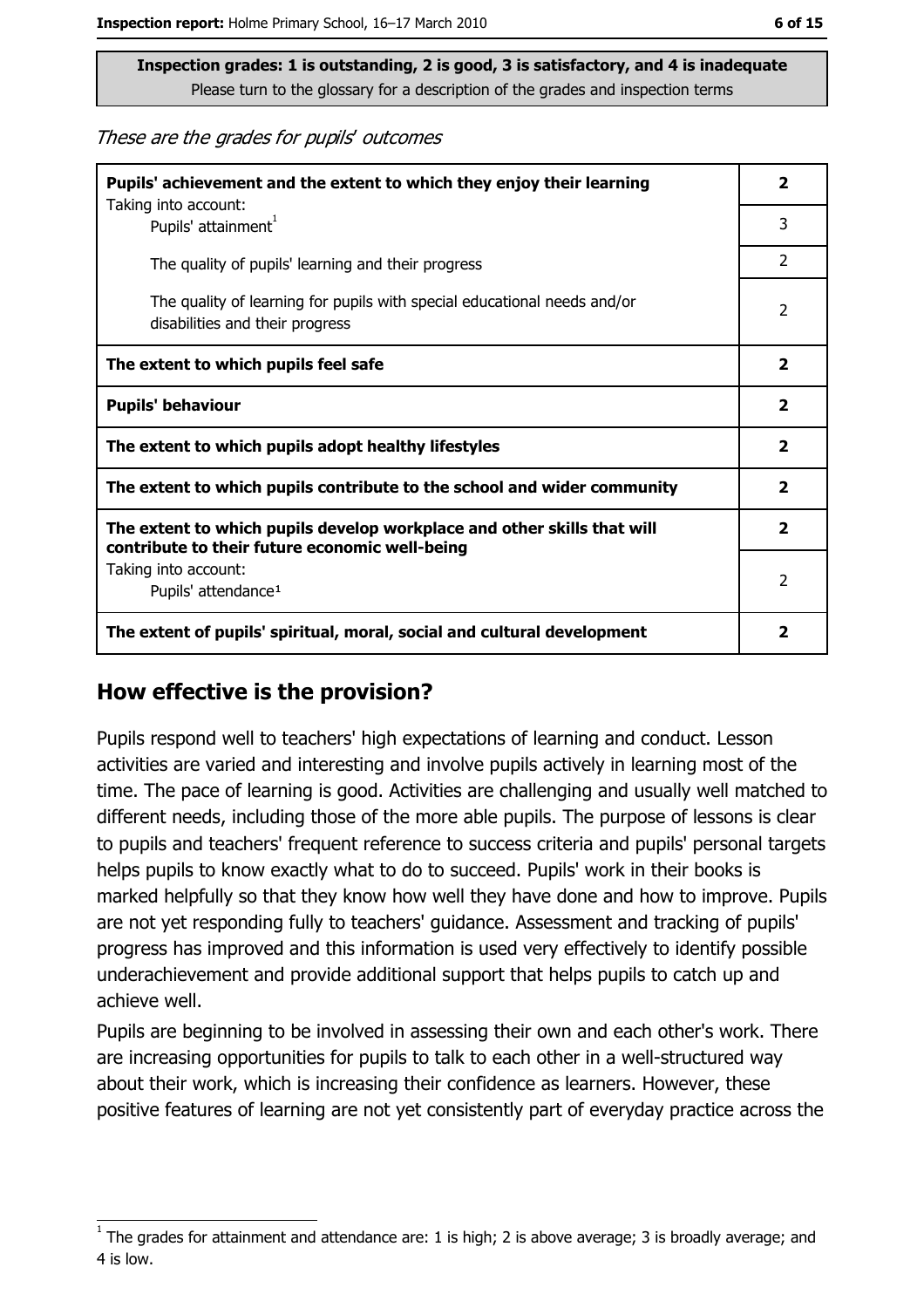school. In occasional instances of satisfactory teaching, tasks are not well matched to different needs.

A well-planned curriculum supports personal development well. Well-chosen, exciting topics with plenty of visits and visitors to school stimulate learning. Staff plan for progress and improvement in literacy, and information and communication technology skills within these topics effectively. The school is well placed to take the next steps in developing a whole-school plan that embraces this creative approach to curriculum planning and ensures that numeracy skills are similarly interwoven into planning. A good number of pupils benefit from taking part in extra-curricular activities, which include music and sport.

Pupils are well cared for and feel safe in school. Staff know them and their families well and respond promptly to any concerns that may be raised. Case studies of a number of more vulnerable pupils show how clearly targeted support for individuals has helped them to overcome significant barriers to learning. This ensures that they have full access to all the school has to offer and, as a result, make good progress.

|  | These are the grades for the quality of provision |  |  |  |
|--|---------------------------------------------------|--|--|--|
|--|---------------------------------------------------|--|--|--|

| The quality of teaching                                                                                    |  |
|------------------------------------------------------------------------------------------------------------|--|
| Taking into account:<br>The use of assessment to support learning                                          |  |
| The extent to which the curriculum meets pupils' needs, including, where<br>relevant, through partnerships |  |
| The effectiveness of care, guidance and support                                                            |  |

#### How effective are leadership and management?

The headteacher has high expectations of staff, pupils and herself. There is a clear focus on improvement shared by staff across the school. Strong partnerships with parents and carers, other schools and local providers of support for families and their children all contribute to the school's effectiveness in providing well for every pupil. Governors contribute to rigorous monitoring that helps identify the right priorities for the school. Subject leaders are in the early stages of developing their role in fully monitoring the work of their areas and driving through improvements. Well-focused in-service training and professional development, well supported by the local authority, are resulting in improvement. For example, more precise setting of targets for individual pupils in writing, reading and mathematics is helping to accelerate progress. More frequent monitoring of pupils' progress has increased the accountability of each class teacher for the progress of every pupil in the class.

Governors hold leaders to account well and play an active role in supporting the day-to-day work of the school. Governors are a strong group that have taken the initiative in bringing about a number of improvements, such as pre-school induction arrangements and an annual forum for parents and carers. Governors are conscientious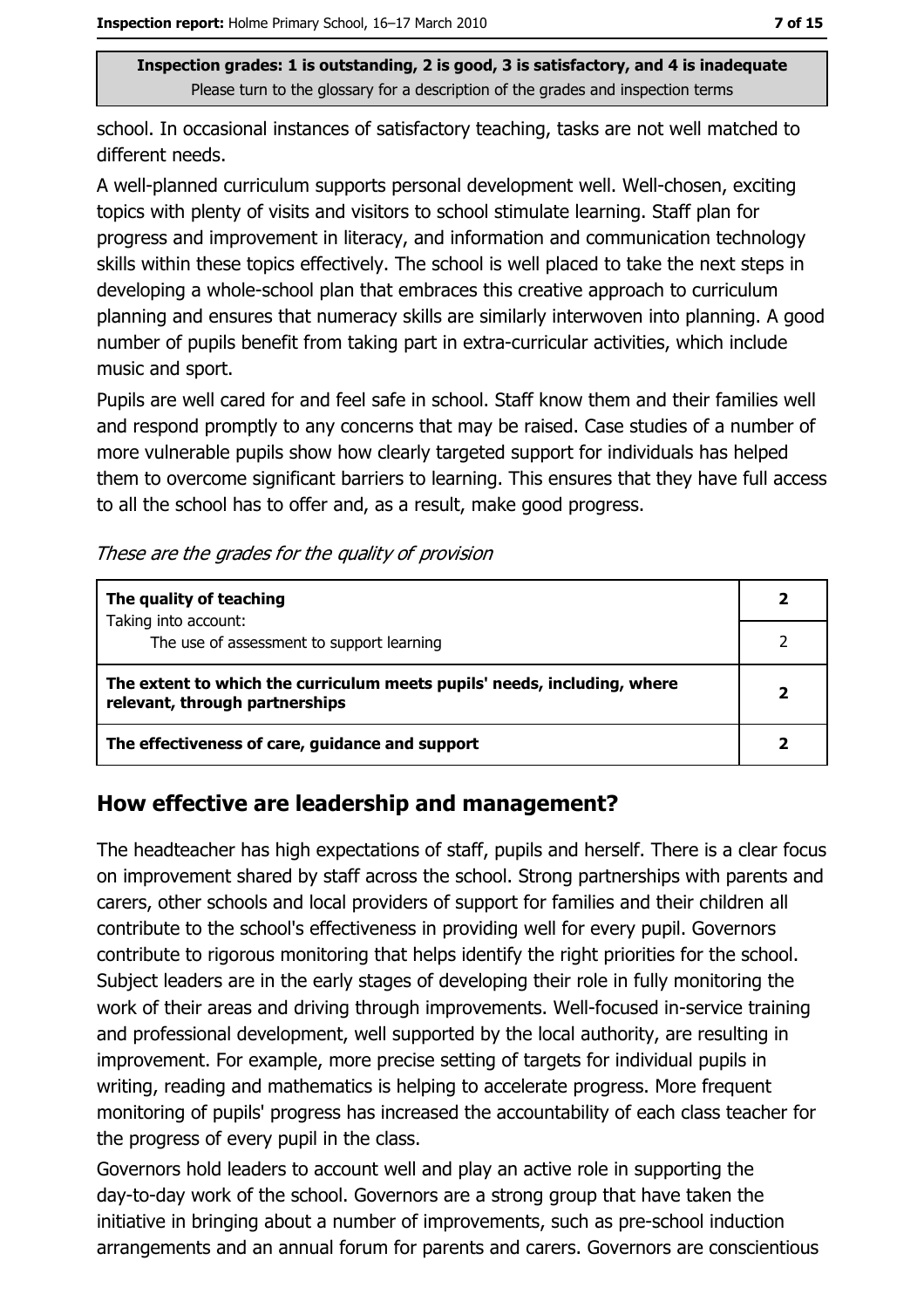in reviewing arrangements for health and safety. They ensure that statutory requirements are met for safequarding pupils. Child protection arrangements are securely in place and staff and governors have undergone the required training.

The school is highly inclusive and does a great deal to ensure that all pupils, whatever their circumstance, background or needs, are well provided for and enabled to succeed. The school tracks the progress of different groups of pupils carefully and takes action to help close the gap between different groups. For example, more pupils are now reaching the higher levels of attainment and boys' reading and writing is improving. The school is a harmonious community, and does much to raise pupils' awareness of people from different cultures and backgrounds. A clear policy for community cohesion is in place. Evaluation of the policy has resulted in further action to link with schools in different areas of the United Kingdom, and provide pupils with further experiences of people from a variety of backgrounds.

These are the grades for leadership and management

| The effectiveness of leadership and management in embedding ambition and<br>driving improvement                                                                     | 2                       |
|---------------------------------------------------------------------------------------------------------------------------------------------------------------------|-------------------------|
| Taking into account:<br>The leadership and management of teaching and learning                                                                                      | $\overline{2}$          |
| The effectiveness of the governing body in challenging and supporting the<br>school so that weaknesses are tackled decisively and statutory responsibilities<br>met | $\mathbf{2}$            |
| The effectiveness of the school's engagement with parents and carers                                                                                                | $\overline{\mathbf{2}}$ |
| The effectiveness of partnerships in promoting learning and well-being                                                                                              | $\overline{2}$          |
| The effectiveness with which the school promotes equality of opportunity and<br>tackles discrimination                                                              | 2                       |
| The effectiveness of safeguarding procedures                                                                                                                        | 3                       |
| The effectiveness with which the school promotes community cohesion                                                                                                 | $\mathbf{2}$            |
| The effectiveness with which the school deploys resources to achieve<br>value for money                                                                             |                         |

## **Early Years Foundation Stage**

Children settle into the Reception class quickly because of the very good arrangements for introducing children and their parents and carers to the school. Children play and learn happily alongside each other and they respond enthusiastically to the well-planned range of activities. There is a good balance of activities led by adults and those that children pursue for themselves. The outdoor area is used regularly, but the physical nature of the environment is not conducive to encouraging development in all areas of learning.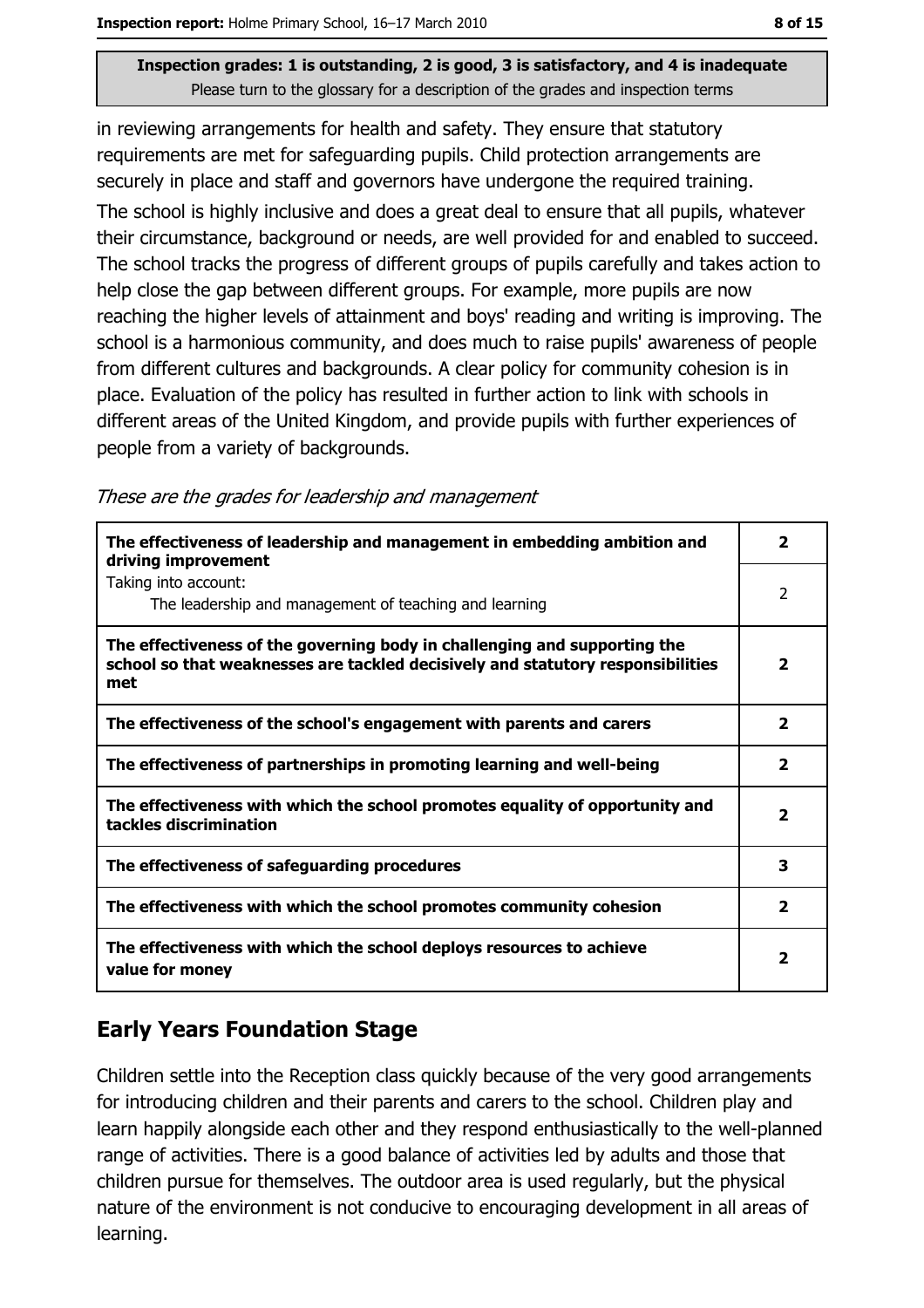Adults work well with children, using open questions and talk to develop their thinking. On some occasions there is not a consistent approach to classroom routines and time is lost encouraging children to follow these. Children's progress is tracked carefully and this information is used to ensure that children, including the more able, are suitably challenged. Parents and carers are closely involved in supporting their children's development and arrangements for assessing and recording each child's progress in an individual 'learning journey' booklet is particularly effective, and appreciated by parents and carers. Children with special educational needs and/or disabilities, those in the early stage of learning English as an additional language and those considered to be more vulnerable are very well cared for and supported and, consequently, make good progress.

Leaders ensure that children are suitably safeguarded and that welfare requirements are met. Close monitoring of progress by leaders has led to effective action being taken in improving children's performance in linking sounds and letters and in mathematical development. Consequently, children make good progress in relation to their starting points in all areas of learning. Currently, children are on track to meet the national expectations in most areas of their learning.

| <b>Overall effectiveness of the Early Years Foundation Stage</b>                             |  |  |
|----------------------------------------------------------------------------------------------|--|--|
| Taking into account:                                                                         |  |  |
| Outcomes for children in the Early Years Foundation Stage                                    |  |  |
| The quality of provision in the Early Years Foundation Stage                                 |  |  |
| The effectiveness of leadership and management of the Early Years<br><b>Foundation Stage</b> |  |  |

These are the grades for the Early Years Foundation Stage

#### **Views of parents and carers**

A higher rate than is usually found in many schools, returned questionnaires. Most parents and carers support the work of the school. They appreciate the caring and supportive environment that means their children are happy in school and feel part of a family community. Inspectors agree with parents' and carers' positive comments. A very few parents and carers expressed concerns about the management of behaviour in some classes, the provision for pupils with special educational needs and/or disabilities and the supervision at break times. The management of behaviour and pupils' attitudes to learning were seen by inspectors to be good and supervision of break times was effective. Inspectors found the provision for pupils with special educational needs and/or disabilities to be very carefully planned and effective.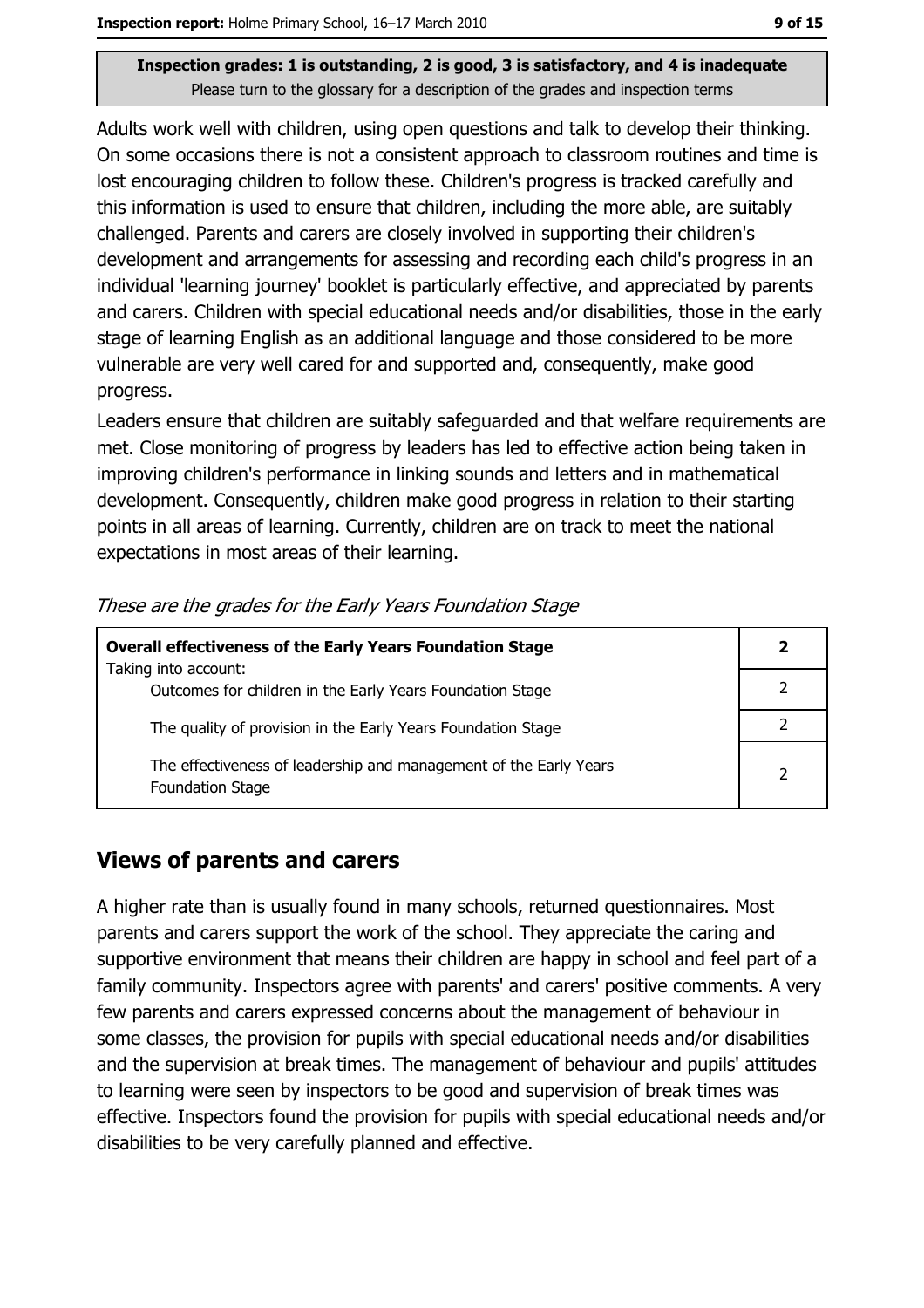#### Responses from parents and carers to Ofsted's questionnaire

Ofsted invited all the registered parents and carers of pupils registered at Holme Primary School to complete a questionnaire about their views of the school.

In the questionnaire, parents and carers were asked to record how strongly they agreed with 13 statements about the school.

The inspector received 65 completed questionnaires by the end of the on-site inspection. In total, there are 106 pupils registered at the school.

| <b>Statements</b>                                                                                                                                                                                                                                       | <b>Strongly</b><br><b>Agree</b> |               | <b>Agree</b> |               | <b>Disagree</b> |                | <b>Strongly</b><br>disagree |                |
|---------------------------------------------------------------------------------------------------------------------------------------------------------------------------------------------------------------------------------------------------------|---------------------------------|---------------|--------------|---------------|-----------------|----------------|-----------------------------|----------------|
|                                                                                                                                                                                                                                                         | <b>Total</b>                    | $\frac{0}{0}$ | <b>Total</b> | $\frac{0}{0}$ | <b>Total</b>    | $\frac{1}{2}$  | <b>Total</b>                | $\frac{1}{2}$  |
| My child enjoys school                                                                                                                                                                                                                                  | 6                               | 40            | 8            | 53            | 0               | 0              | $\mathbf{1}$                | $\overline{7}$ |
| The school keeps my child<br>safe                                                                                                                                                                                                                       | 6                               | 40            | 9            | 60            | $\mathbf 0$     | 0              | 0                           | $\mathbf 0$    |
| The school informs me<br>about my child's progress                                                                                                                                                                                                      | 4                               | 27            | 10           | 67            | $\mathbf{1}$    | $\overline{7}$ | 0                           | 0              |
| My child is making enough<br>progress at this school                                                                                                                                                                                                    | 4                               | 27            | 10           | 67            | $\mathbf{1}$    | $\overline{7}$ | 0                           | $\bf{0}$       |
| The teaching is good at this<br>school                                                                                                                                                                                                                  | 5                               | 33            | 9            | 60            | $\mathbf{1}$    | 7              | 0                           | 0              |
| The school helps me to<br>support my child's learning                                                                                                                                                                                                   | $\overline{7}$                  | 47            | 7            | 47            | $\mathbf{1}$    | 7              | 0                           | 0              |
| The school helps my child to<br>have a healthy lifestyle                                                                                                                                                                                                | $\overline{7}$                  | 47            | 8            | 53            | $\mathbf 0$     | 0              | 0                           | $\mathbf 0$    |
| The school makes sure that<br>my child is well prepared for<br>the future (for example<br>changing year group,<br>changing school, and for<br>children who are finishing<br>school, entering further or<br>higher education, or<br>entering employment) | $\overline{4}$                  | 27            | 7            | 47            | $\mathbf{1}$    | $\overline{7}$ | $\mathbf 0$                 | $\mathbf 0$    |
| The school meets my child's<br>particular needs                                                                                                                                                                                                         | 3                               | 20            | 11           | 73            | $\mathbf 0$     | 0              | 1                           | $\overline{7}$ |
| The school deals effectively<br>with unacceptable behaviour                                                                                                                                                                                             | 3                               | 20            | 9            | 60            | 3               | 20             | 0                           | 0              |
| The school takes account of<br>my suggestions and<br>concerns                                                                                                                                                                                           | 4                               | 27            | 7            | 47            | $\overline{4}$  | 27             | 0                           | $\bf{0}$       |
| The school is led and<br>managed effectively                                                                                                                                                                                                            | 6                               | 40            | 3            | 20            | 5               | 33             | $\mathbf 0$                 | 0              |
| Overall, I am happy with my<br>child's experience at this<br>school                                                                                                                                                                                     | 4                               | 27            | 9            | 60            | $\overline{2}$  | 13             | $\mathbf 0$                 | 0              |

The table above summarises the responses that parents and carers made to each statement. The percentages indicate the proportion of parents and carers giving that response out of the total number of completed questionnaires. Where one or more parents and carers chose not to answer a particular question, the percentages will not add up to 100%.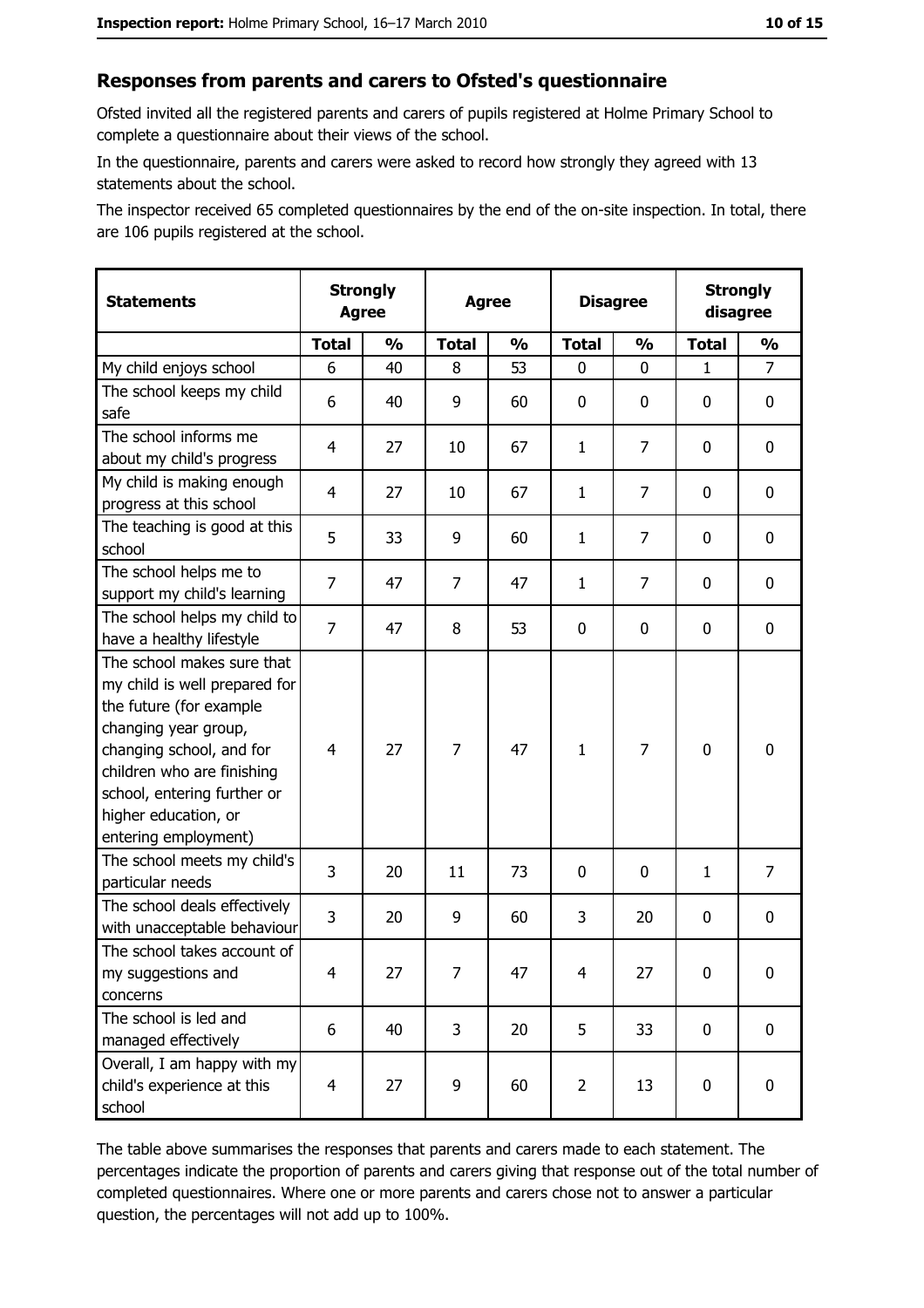# Glossary

| Grade   | <b>Judgement</b> | <b>Description</b>                                                                                                                                                                                                               |  |
|---------|------------------|----------------------------------------------------------------------------------------------------------------------------------------------------------------------------------------------------------------------------------|--|
| Grade 1 | Outstanding      | These features are highly effective. An oustanding<br>school provides exceptionally well for its pupils' needs.                                                                                                                  |  |
| Grade 2 | Good             | These are very positive features of a school. A school<br>that is good is serving its pupils well.                                                                                                                               |  |
| Grade 3 | Satisfactory     | These features are of reasonable quality. A satisfactory<br>school is providing adequately for its pupils.                                                                                                                       |  |
| Grade 4 | Inadequate       | These features are not of an acceptable standard. An<br>inadequate school needs to make significant<br>improvement in order to meet the needs of its pupils.<br>Ofsted inspectors will make further visits until it<br>improves. |  |

## What inspection judgements mean

### Overall effectiveness of schools inspected between September 2007 and July 2008

|                       | Overall effectiveness judgement (percentage of<br>schools) |      |                     |                   |
|-----------------------|------------------------------------------------------------|------|---------------------|-------------------|
| <b>Type of school</b> | Outstanding                                                | Good | <b>Satisfactory</b> | <b>Inadequate</b> |
| Nursery schools       | 39                                                         | 58   | 3                   | 0                 |
| Primary schools       | 13                                                         | 50   | 33                  | 4                 |
| Secondary schools     | 17                                                         | 40   | 34                  | 9                 |
| Sixth forms           | 18                                                         | 43   | 37                  | $\overline{2}$    |
| Special schools       | 26                                                         | 54   | 18                  | $\overline{2}$    |
| Pupil referral units  | 7                                                          | 55   | 30                  | 7                 |
| All schools           | 15                                                         | 49   | 32                  | 5                 |

New school inspection arrangements were introduced on 1 September 2009. This means that inspectors now make some additional judgements that were not made previously.

The data in the table above were reported in The Annual Report of Her Majesty's Chief Inspector of Education, Children's Services and Skills 2007/08.

Percentages are rounded and do not always add exactly to 100. Secondary school figures include those that have sixth forms, and sixth form figures include only the data specifically for sixth form inspection judgements.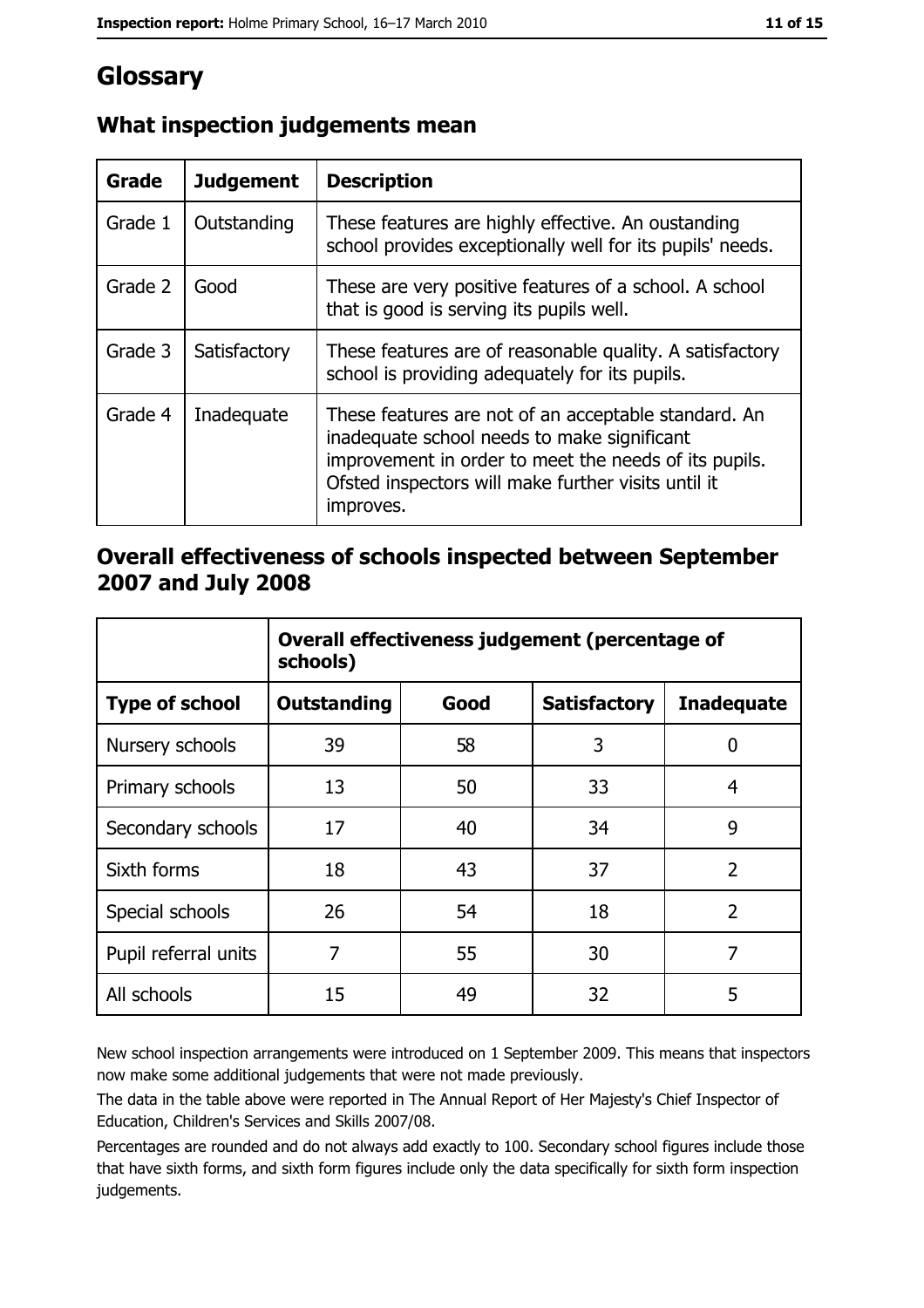# **Common terminology used by inspectors**

| Achievement:                  | the progress and success of a pupil in<br>their learning, development or training.                                                                                                                                                                                                                           |
|-------------------------------|--------------------------------------------------------------------------------------------------------------------------------------------------------------------------------------------------------------------------------------------------------------------------------------------------------------|
| Attainment:                   | the standard of the pupils' work shown by<br>test and examination results and in<br>lessons.                                                                                                                                                                                                                 |
| Capacity to improve:          | the proven ability of the school to<br>continue improving. Inspectors base this<br>judgement on what the school has<br>accomplished so far and on the quality of<br>its systems to maintain improvement.                                                                                                     |
| Leadership and management:    | the contribution of all the staff with<br>responsibilities, not just the headteacher,<br>to identifying priorities, directing and<br>motivating staff and running the school.                                                                                                                                |
| Learning:                     | how well pupils acquire knowledge,<br>develop their understanding, learn and<br>practise skills and are developing their<br>competence as learners.                                                                                                                                                          |
| <b>Overall effectiveness:</b> | inspectors form a judgement on a school's<br>overall effectiveness based on the findings<br>from their inspection of the school. The<br>following judgements, in particular,<br>influence what the overall effectiveness<br>judgement will be.                                                               |
|                               | The school's capacity for sustained<br>improvement.<br>Outcomes for individuals and groups<br>of pupils.<br>The quality of teaching.<br>The extent to which the curriculum<br>meets pupil's needs, including where<br>relevant, through partnerships.<br>The effectiveness of care, guidance<br>and support. |
| Progress:                     | the rate at which pupils are learning in<br>lessons and over longer periods of time. It<br>is often measured by comparing the<br>pupils' attainment at the end of a key<br>stage with their attainment when they<br>started.                                                                                 |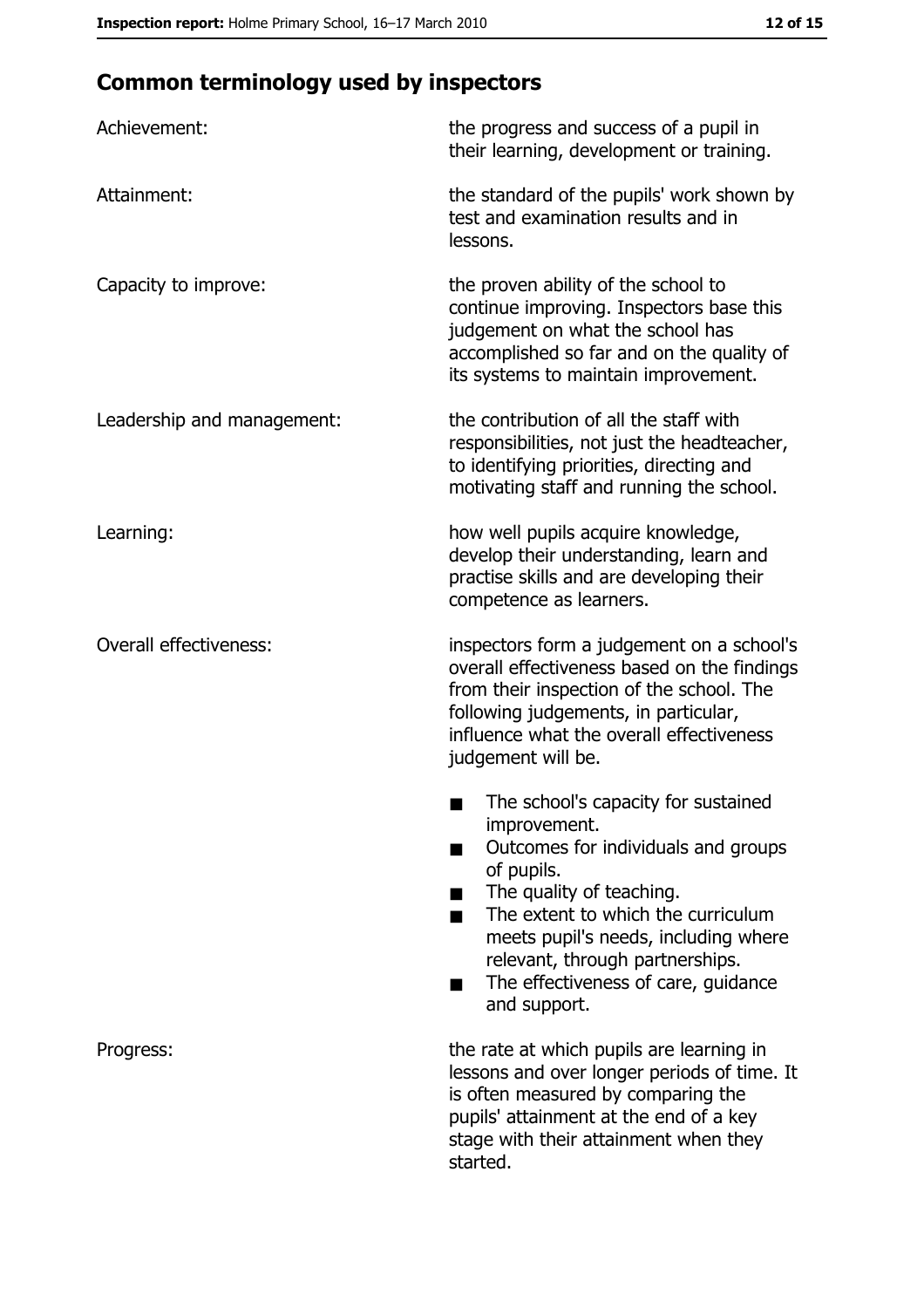This letter is provided for the school, parents and carers to share with their children. It describes Ofsted's main findings from the inspection of their school.



#### **Dear Pupils**

Inspection of Holme Primary School, Carnforth, LA6 1QA

Many thanks to all of you for the warm welcome you gave to me when I visited your school with a colleague this week. We enjoyed talking to many of you and seeing all of you hard at work in lessons.

You are right to be proud of your school. It is a good school that is improving all the time because the leaders and governors look closely at how everything is going and work out what more needs to be done to help you all to do well. You are one of the school's greatest assets. You enjoy learning and are keen to do well. You enjoy taking on responsibilities in school and it was good to hear how many of you look out for each other and are there to help if anything goes wrong. Most of you behave well and feel happy and safe in school. Many of you enjoy healthy school lunches and you are very aware of what food, exercise and rest is good for you. The staff in your school know every one of you very well and they are ready to 'go that extra mile' to take good care of you and help all of you to be happy in school and ready to learn. You make good progress and achieve well because you are well taught. You do especially well in your reading, and standards in writing and mathematics are improving, although there is further to go in writing. I was very interested to hear how you find most lessons fun and interesting and that many of you like having individual targets to aim for.

There are a few things that your school has agreed to make better. These include:

- vour attainment in writing  $\blacksquare$
- giving you more chances to discuss your work with each other in a sensible way  $\blacksquare$
- making sure that you spend more time assessing your own and each other's work  $\blacksquare$ to help you understand even better how to improve
- giving leaders of different subjects more help and opportunity to work out how best  $\blacksquare$ to make improvements
- the quality of the outdoor area of the Reception class  $\blacksquare$
- helping children in Reception to follow some of the daily routines more readily.

You can help by continuing to attend school well, working hard and enjoying all that you do in school.

Yours sincerely

Mrs Gillian Salter-Smith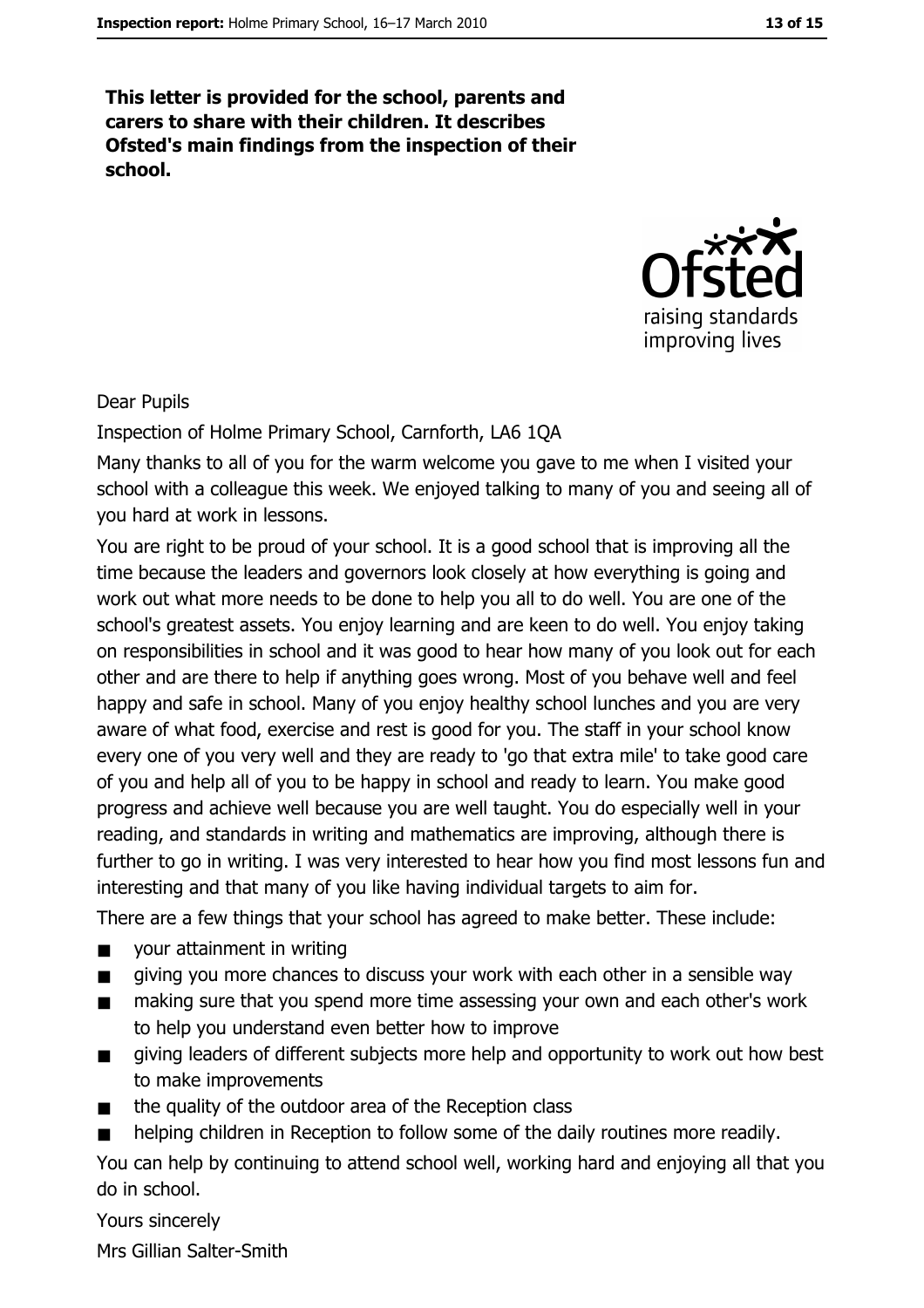Lead Inspector